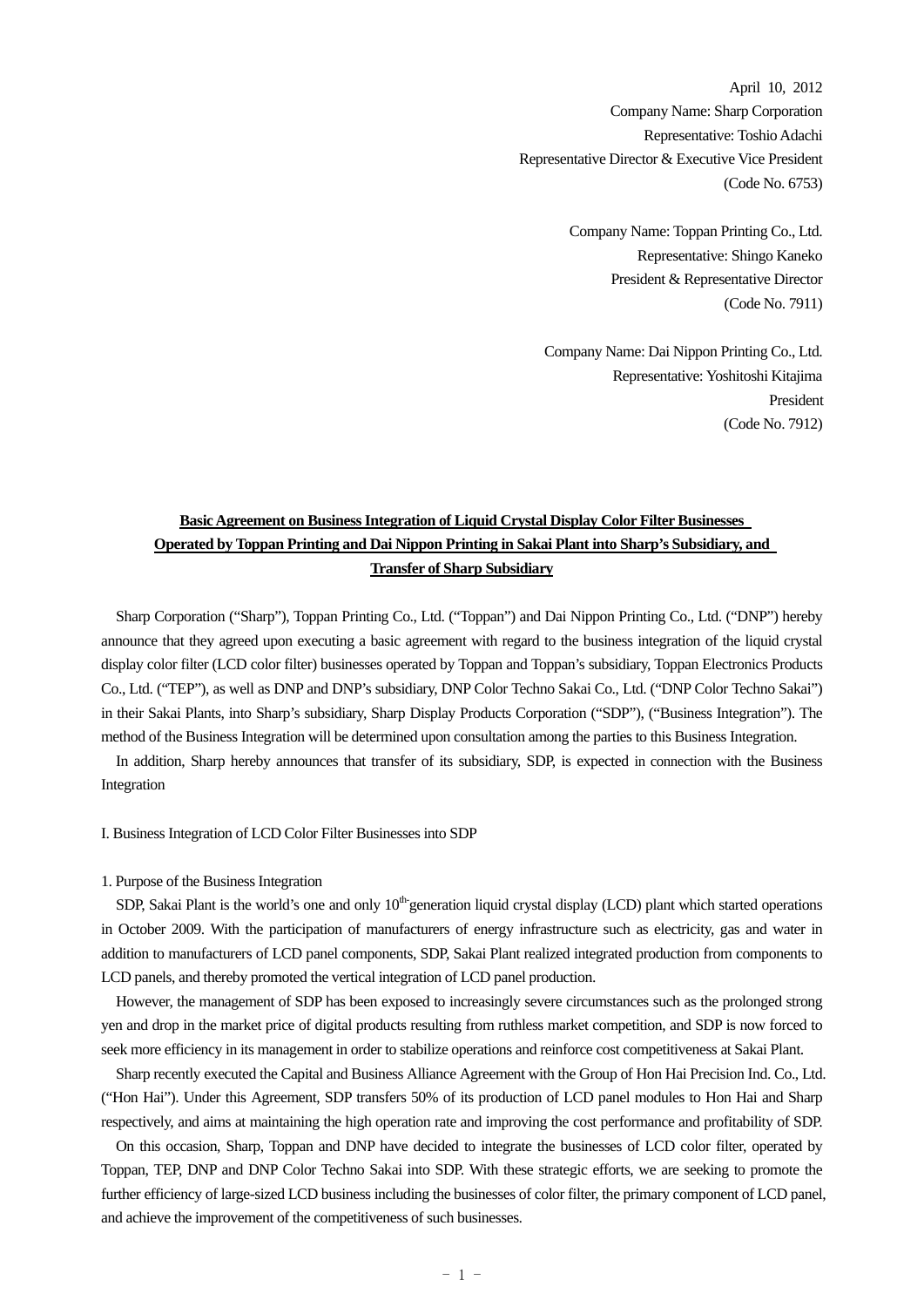## 2. Outline of the Business Integration

## (1) Schedule

| Execution Date of Basic Agreement             | April 10, 2012                 |
|-----------------------------------------------|--------------------------------|
| <b>Execution Date of Definitive Agreement</b> | End of April, 2012 (scheduled) |
| <b>Effective Date of Business Integration</b> | June $30, 2012$ (scheduled)    |

Note1: Organizational restructuring in association with the Business Integration may require resolutions at general shareholders' meetings at the parties to the Business Integration. Details will be notified as soon as determined.

Note2: Due to the antitrust filings needed in Japan and/or foreign countries, the effective date of the Business Integration may be on and after July 1, 2012. Details will be notified as soon as determined.

## (2) Method

 It is scheduled to integrate the LCD color filter businesses operated by Toppan, TEP, DNP, and DNP Color Techno Sakai in their Sakai Plants into SDP. The method of the Business Integration will be determined upon consultation among the parties to the Business Integration not later than the execution date of the Definitive Agreement on the Business Integration.

## 3. Outline of Corporate Parties Involved in the Business Integration

| $^{\textcircled{\scriptsize{1}}}$ | Name                   | Toppan Printing Co., Ltd.                  | Toppan Electronics Products Co., Ltd.    |
|-----------------------------------|------------------------|--------------------------------------------|------------------------------------------|
| $^{\circledR}$                    | Location               | 1-5-1 Taito, Taito-ku, Tokyo, Japan        | 1-5-1 Taito, Taito-ku, Tokyo, Japan      |
| $\circled{3}$                     | Name and Title of      | Shingo Kaneko                              | Katsuichi Nagano                         |
|                                   | Representative         | President & Representative Director        | President & Representative Director      |
| $\circled{4}$                     | Nature of Business     | Information & Network (securities, cards,  | Production of components associated with |
|                                   |                        | commercial printing, publication printing, | semiconductor and display.               |
|                                   |                        | etc.), Living environment (package, high   |                                          |
|                                   |                        | functionality components, building and     |                                          |
|                                   |                        | decorative material, etc), Electronics     |                                          |
|                                   |                        | (display and semiconductor-related         |                                          |
|                                   |                        | materials), etc.                           |                                          |
| $\circledS$                       | Capital                | ¥104,986 million                           | ¥400 million                             |
|                                   | (as of March 31,       |                                            |                                          |
|                                   | 2012)                  |                                            |                                          |
| $\circled6$                       | Date of                | January 17,1900                            | April 1, 2009                            |
|                                   | Establishment          |                                            |                                          |
| (7)                               | Number of Issued       | 699,412,481 shares                         | 8,000 shares                             |
|                                   | <b>Shares</b>          |                                            |                                          |
|                                   | (as of March 31,       |                                            |                                          |
|                                   | 2012)                  |                                            |                                          |
| (8)                               | <b>Fiscal Year End</b> | March 31                                   | March 31                                 |
| $\circled{0}$                     | Major Shareholder      | Trust Account of the Master Trust Bank of  | 100%<br>Toppan Printing Co., Ltd.        |
|                                   | and Ratio of           | Japan, Ltd.<br>5.18%                       |                                          |
|                                   | Shareholding           | Nippon Life Insurance Company<br>4.67%     |                                          |
|                                   | (as of September       | Trust Account of Japan Trustee Services    |                                          |
|                                   | 30, 2011)              | Bank, Ltd.<br>4.30%                        |                                          |

# (1) Outline of Toppan and TEP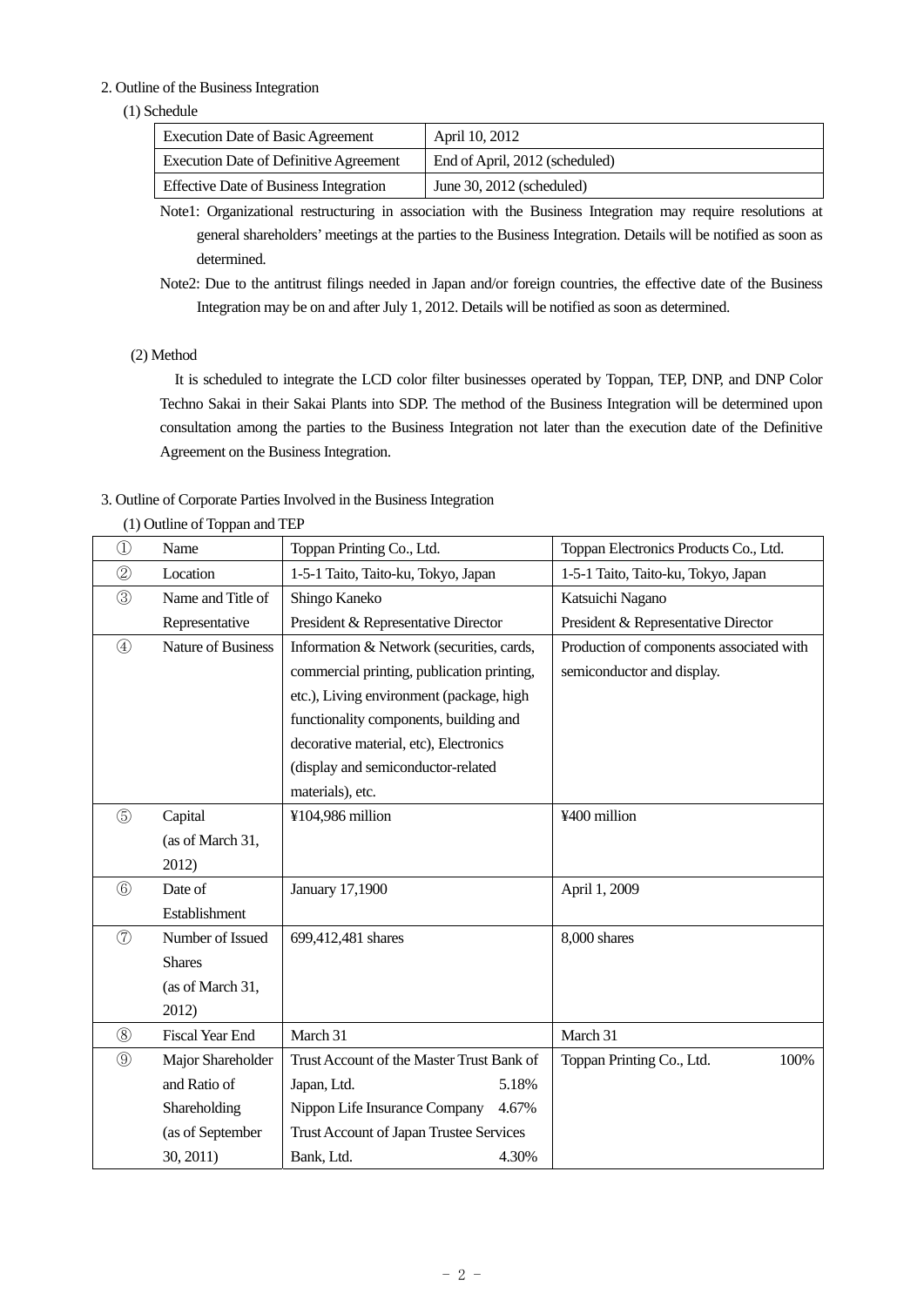(2) Outline of DNP and DNP Color Techno Sakai

| $^{\textcircled{\scriptsize{1}}}$ | Name                      | Dai Nippon Printing Co., Ltd.             | DNP Color Techno Sakai Co., Ltd.        |
|-----------------------------------|---------------------------|-------------------------------------------|-----------------------------------------|
| $^{\circledR}$                    | Location                  | 1-1-1 Ichigaya Kagacho, Shinjuku-ku,      | 1 Takumicho, Sakai-ku, Sakai-shi, Osaka |
|                                   |                           | Tokyo                                     |                                         |
| $\circled{3}$                     | Name and Title of         | Yoshitoshi Kitajima                       | Tatsuro Kitayuguchi                     |
|                                   | Representative            | President                                 | President                               |
| $\circled{4}$                     | <b>Nature of Business</b> | Printing etc.                             | Designing, Production and sales of      |
|                                   |                           |                                           | electrical equipment and materials      |
| $\circledS$                       | Capital                   | ¥114,464 million                          | ¥400 million                            |
|                                   | (as of March 31,          |                                           |                                         |
|                                   | 2012)                     |                                           |                                         |
| $\circled6$                       | Date of                   | January 19, 1894                          | August 1, 2008                          |
|                                   | Establishment             |                                           |                                         |
| $\circled{7}$                     | Number of Issued          | 700,480,693 shares                        | 16,000 shares                           |
|                                   | <b>Shares</b>             |                                           |                                         |
|                                   | (as of March 31,          |                                           |                                         |
|                                   | 2012)                     |                                           |                                         |
| (8)                               | <b>Fiscal Year End</b>    | March 31                                  | March 31                                |
| $\circled{9}$                     | Major Shareholder         | Trust Account of the Master Trust Bank of | Dai Nippon Printing Co., Ltd.<br>100%   |
|                                   | and Ratio of              | Japan, Ltd.<br>5.79%                      |                                         |
|                                   | Shareholding              | The Dai-ichi Life Insurance Company, Ltd. |                                         |
|                                   | (as of September          | 4.41%                                     |                                         |
|                                   | 30, 2011)                 | The Bank of New York Mellon as            |                                         |
|                                   |                           | Depository Bank for Depository Receipt    |                                         |
|                                   |                           | Holders (Sumitomo Mitsui Banking          |                                         |
|                                   |                           | Corporation as Standing Proxy) 4.24%      |                                         |

## (3) Outline of SDP

| Ί.             | Name                    | <b>Sharp Display Products Corporation</b>                  |  |
|----------------|-------------------------|------------------------------------------------------------|--|
| 2              | Location                | 1 Takumicho, Sakai-ku, Sakai-shi, Osaka                    |  |
| ③              | Name and Title of       | Hiroshi Saji, President & Representative Director          |  |
|                | Representative          |                                                            |  |
| $^{\circledR}$ | Nature of Business      | Manufacture and distribution of LCD panels and LCD modules |  |
| $\circledS$    | Capital                 | ¥15,000 million                                            |  |
|                | (as of March 31, 2012)  |                                                            |  |
| $\circled6$    | Date of Establishment   | April 1, 2009                                              |  |
| (7)            | Number of Issued Shares | 2,840,000 shares                                           |  |
|                | (as of March 31, 2012)  |                                                            |  |
| $\circledS$    | Fiscal Year End         | March 31                                                   |  |
| $\circledS$    | Major Shareholder and   | 92.96%<br><b>Sharp Corporation</b>                         |  |
|                | Ratio of Shareholding   | Sony Corporation<br>7.04%                                  |  |
|                | (as of March 31, 2012)  |                                                            |  |

Note: As announced in the press release made by Sharp on March 27, 2012, "Issuance of New Shares Through Third-Party Allotment Associated with Business Alliance and Partial Transfer of Shares in Subsidiaries", Mr. Terry Tai-Ming Gou will acquire 1,320,000 shares of SDP (in the ratio of shareholding of 46.48%).